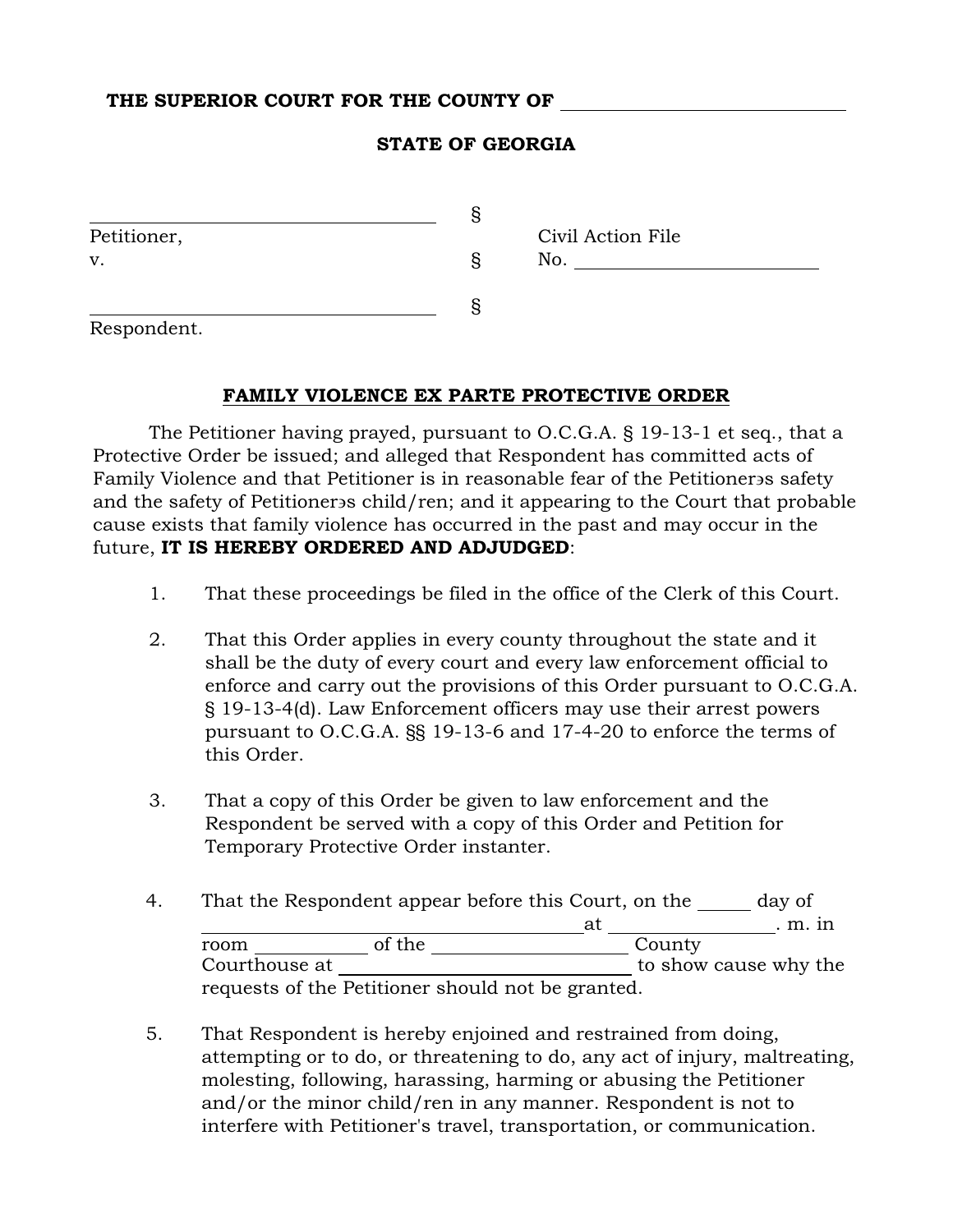Respondent shall not follow, place under surveillance, or contact the Petitioner at any place of the Petitioner for the purpose of harassing and intimidating the Petitioner.

- 6. That the Respondent is enjoined and restrained from doing or threatening to do any act of injury, maltreating, molesting, harassing, harming, or abusing the Petitioner's family or household.
- 7. That this Court determined that it had jurisdiction over the parties and the subject matter under the laws of the State of Georgia and the Court ordered that the Respondent be given reasonable notice and opportunity to be heard sufficient to protect the Respondent s due process rights. This Order shall be presumed valid and pursuant to 18 U.S.C. § 2265(a) shall be accorded **full faith and credit** by any other state or local jurisdiction and shall be enforced as if an Order of the enforcing state or jurisdiction.

## ONLY THE FOLLOWING THAT ARE INITIALED BY THE JUDGE SHALL APPLY.

 8. That until further Order by this Court, Petitioner is awarded sole and exclusive use of the family residence at

.

- 9. Respondent is ordered to leave the family residence immediately and law enforcement (sheriff or police department) is ordered to assist Petitioner in returning to the family residence and the removal of the Respondent. Respondent is to immediately surrender to law enforcement (sheriff or police department) all and any keys, garage door openers and other security devices to the family residence and law enforcement is to insure that these are given to the Petitioner.
- 10. Respondent is ordered to provide suitable alternate housing for Petitioner and/or Petitioner's children by .
- 11. Petitioner's address is ordered to be kept confidential.
- 12. Respondent is ordered to stay away from Petitioner's and Petitioner's minor child/ren's residence at and workplace at , or , or ,  $\alpha$  school and any subsequent residence or workplace or school of Petitioner and/or Petitioner's minor child/ren.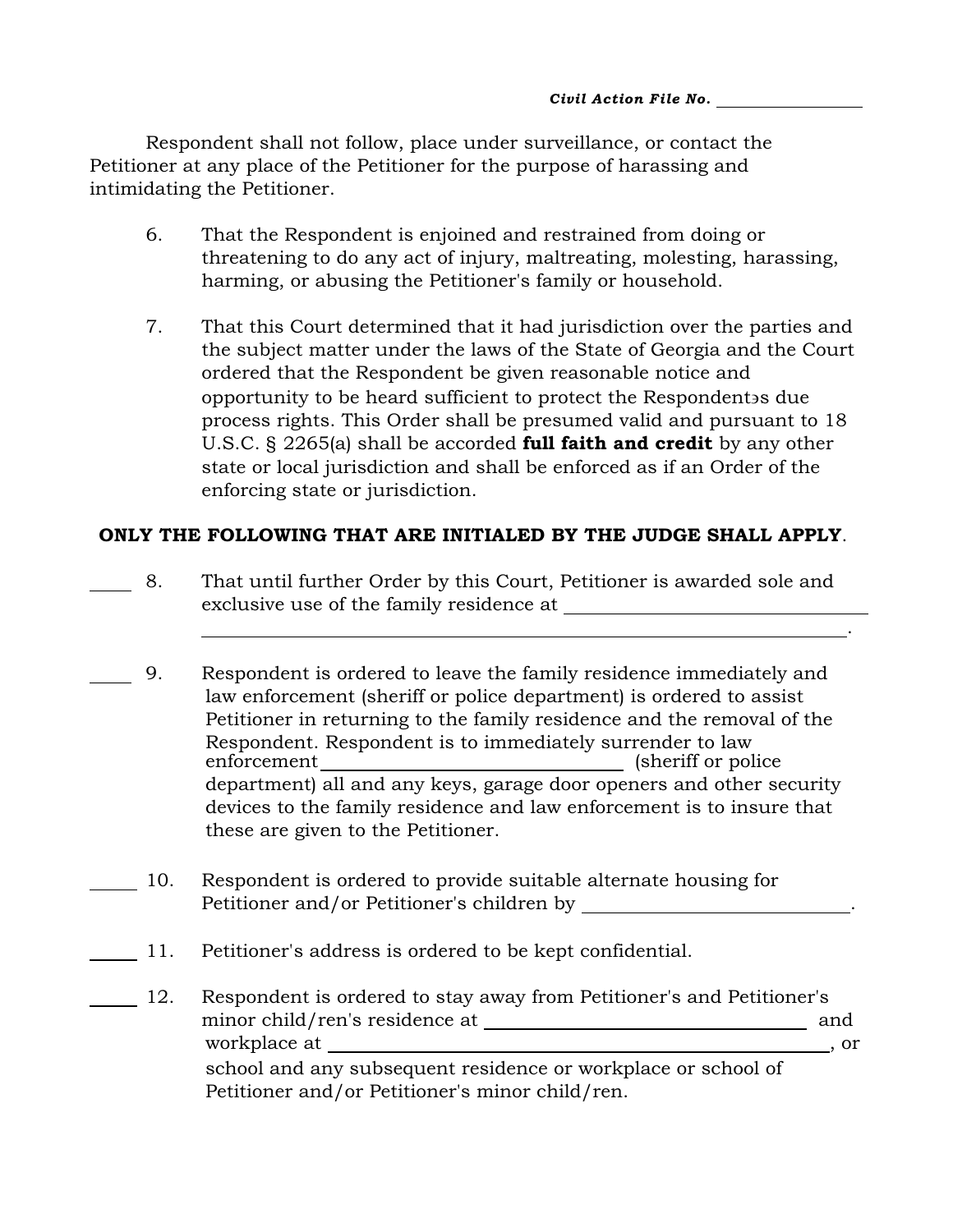- 13. That until further Order of this Court, Respondent is restrained and enjoined from approaching within \_\_\_\_\_\_\_ yards of Petitioner and/or Petitioner's minor child/ren.
- 14. Respondent is ordered not to have any contact, direct, indirect or through another person with Petitioner, by telephone, pager, fax, e-mail or any other means of communication except as specified in this Order.
- 15. That Petitioner is awarded temporary custody of the minor child/ren, namely:

| DOB        | sex |
|------------|-----|
| <b>DOB</b> | sex |
| DOB        | sex |
| DOB        | sex |

Respondent is ordered not to interfere with the physical custody of the child/ren.

 Initial here *only if Respondent* is awarded temporary custody of the child/ren.

 16. That Respondent is ordered to pay temporary child support for the minor child/ren to Petitioner in the amount of  $\$  every beginning . All payments shall be made by or to: \_\_\_\_\_\_\_ income deduction order

child support receiver by mail directly to the Petitioner  $\overline{\text{or}}$   $\overline{\text{...}}$   $\overline{\text{...}}$   $\overline{\text{...}}$   $\overline{\text{...}}$   $\overline{\text{...}}$   $\overline{\text{...}}$   $\overline{\text{...}}$   $\overline{\text{...}}$   $\overline{\text{...}}$   $\overline{\text{...}}$   $\overline{\text{...}}$   $\overline{\text{...}}$   $\overline{\text{...}}$   $\overline{\text{...}}$   $\overline{\text{...}}$   $\overline{\text{...}}$   $\overline{\text{...}}$   $\overline{\text{...}}$   $\overline{\text{...}}$ 

17. That Respondent is ordered to pay temporary support for the Petitioner in the amount of \$ every beginning \_\_\_\_\_\_\_\_\_\_\_\_\_\_\_\_\_\_\_\_\_\_\_\_. All payments shall be made by or to: \_\_\_\_\_\_\_\_\_\_\_ income deduction order child support receiver

by mail directly to the Petitioner or

18. That Respondent, only when accompanied by local law enforcement, shall be able to remove his/her clothing and personal items from the residence as follows:

on  $\overline{a}$ , 20 , at am./pm.

19. That (Respondent)(Petitioner)(both Respondent and Petitioner) [strike